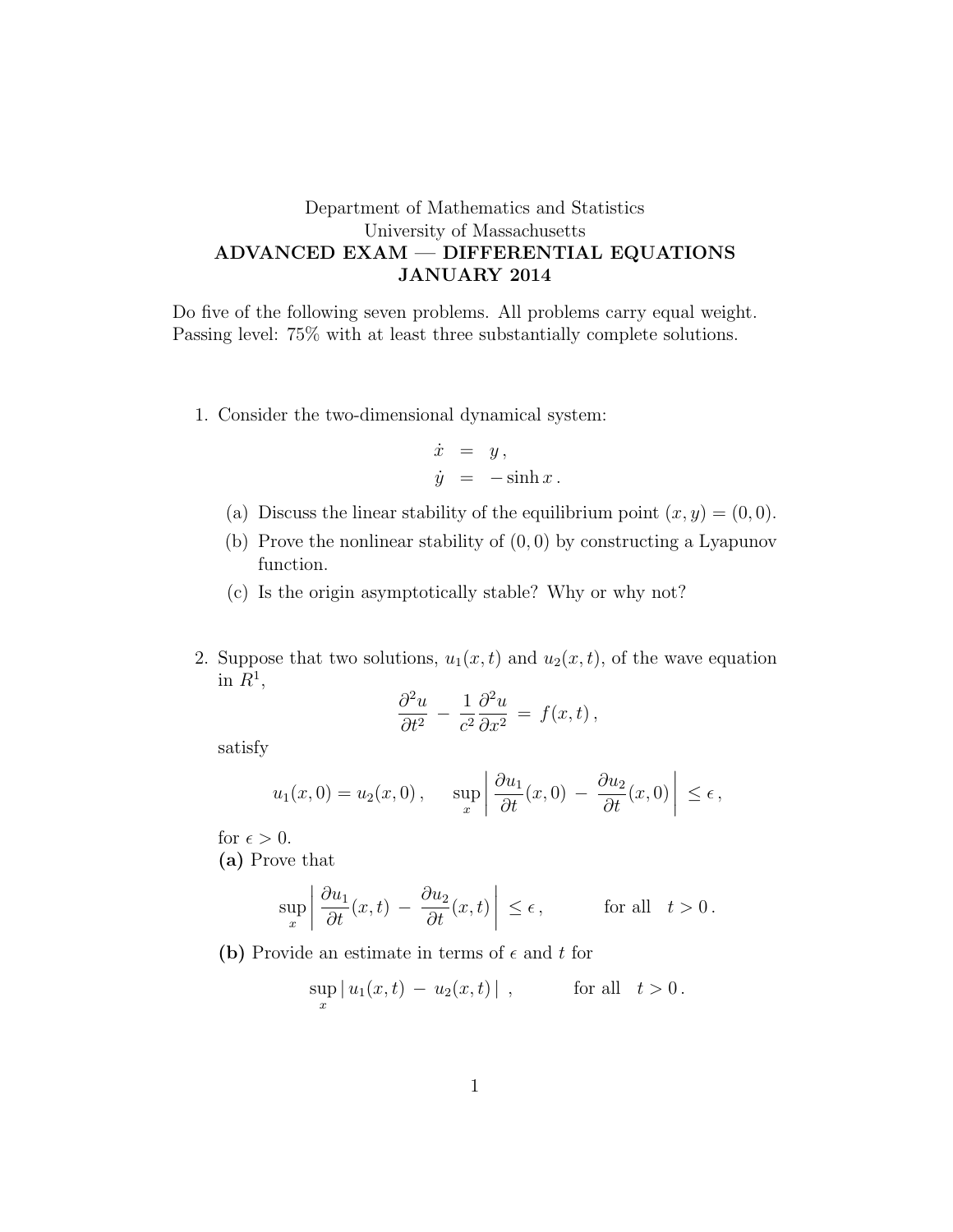3. The following third-order ODE arises in the boundary-layer theory of fluid mechanics:

$$
\frac{d^3u}{dx^3} + u\frac{d^2u}{dx^2} = 0 \quad \text{in} \quad 0 < x < +\infty.
$$

Consider a solution  $u(x)$  satisfying the conditions

$$
u(0) = 0
$$
,  $\frac{du}{dx}(0) = 0$ ,  $\frac{d^2u}{dx^2}(0) = 1$ .

(a) Show that the second derivative,  $\phi(x) = \frac{\partial^2 u}{dx^2}$ , of the solution  $u(x)$  satisfies the integral equation

$$
\phi(x) = \exp\left(-\frac{1}{2}\int_0^x (x-y)^2 \phi(y) dy\right).
$$

HINT: express  $u(x)$  as an integral involving  $\phi$ .

(b) Using (a), give a proof that the solution  $u(x)$  exists on the entire interval  $0 < x < +\infty$ .

## 4. Consider the initial-boundary-value problem

$$
\frac{\partial u}{\partial t} = \Delta u + \alpha u \qquad \text{in } \Omega \times [0, \infty),
$$
  
\n
$$
u = 0 \qquad \text{on } \partial \Omega \times [0, \infty),
$$
  
\n
$$
u = u_0 \in L^2(\Omega) \qquad \text{at } t = 0.
$$

 $\Omega$  is a smooth bounded domain in  $R<sup>n</sup>$ , and  $\alpha$  is a positive constant. (a) Suppose that  $\alpha < \lambda_1(\Omega)$ , the smallest eigenvalue of  $-\Delta$  on  $\Omega$ . Show that the  $L^2(\Omega)$ -norm of  $u(x,t)$  decreases to zero: namely,

$$
\int_{\Omega} u(x,t)^2 dx \to 0 \quad \text{as } t \to +\infty.
$$

(b) Suppose now that instead  $\lambda_1(\Omega) < \alpha < \lambda_2(\Omega)$ , where  $\lambda_2(\Omega)$  is the second eigenvalue. What is the behavior of the  $L^2(\Omega)$ -norm of  $u(x,t)$ in that case?